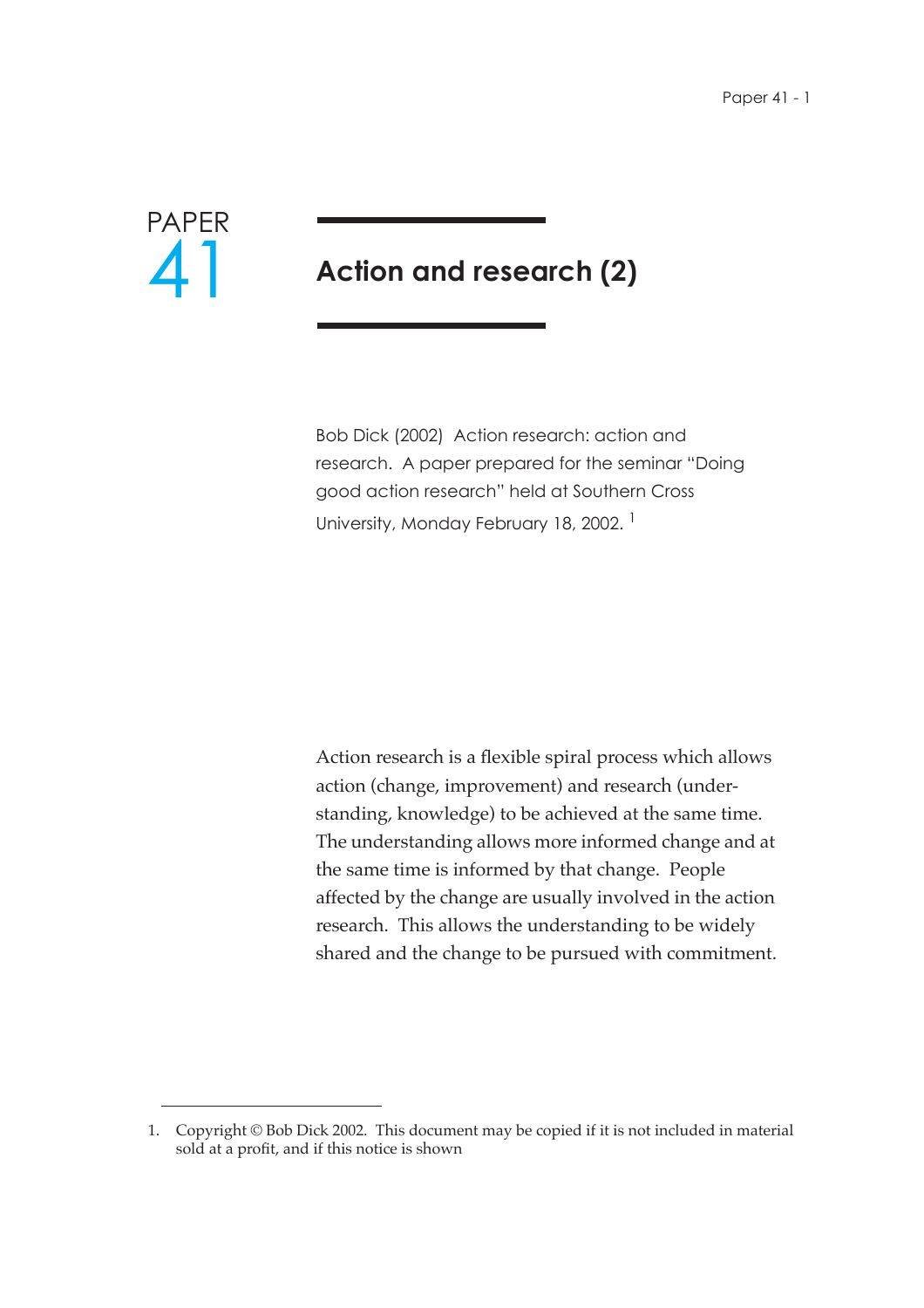#### **What is action research? —**

#### **It's a natural way of acting and researching at the same time**

With the exception of well-practised tasks there is a natural rhythm to the way most of us behave. We do something. We check if it worked as expected. If it didn't, we analyse what happened and what we might do differently. If necessary we repeat the process.

 $\text{act} \rightarrow \text{review} \rightarrow \text{act} \rightarrow \text{review} \dots$ 

This is the natural cycle which action research uses to achieve its twin outcomes of action (for example, change) and research (for example, understanding). You might say that action research is true to label — it is action and research.

action research = action and research

Some features of action research assist the action. Some assist the research. Some assist the "and" — they help the action and the research fit together. We'll explore these in turn.

#### **How does action research achieve the action outcomes? —**

# **Mostly by involving people in the planning and the action and by being flexible and responsive to situation and people**

In many situations some people (managers, teachers, parents) decide what is to be done. Others (employees, pupils, children) are then expected to do it. The deciders and the doers are different people. This often results in a certain lack of enthusiasm on the part of the doers.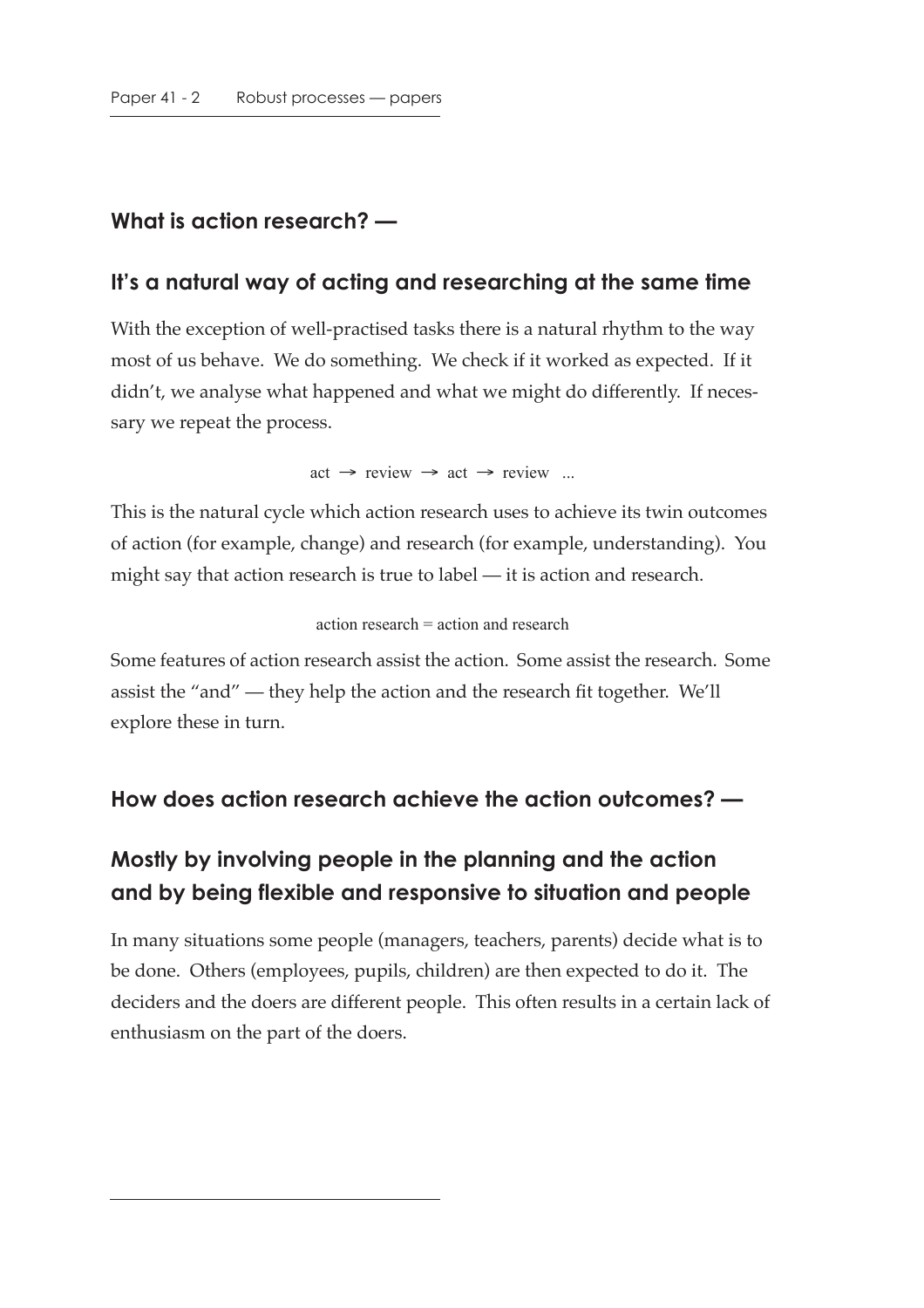In contrast, action research seeks to remove the gap between deciders and doers. Those who are affected by the decision join those who will carry it out. Together they decide what is to be done. Done well, participation generates commitment.

Further, wider views of the situation can then be taken into account. Managers do not always understand their employees, nor teachers their pupils, nor parents their children. Done well, participation can provide more complete information.

In addition, action research provides a flexibility which suits it well to changing situations. It achieves its flexibility mostly from its cyclic or spiral process. We'll come to that later. First, consider its pursuit of research outcomes.

# **How does action research achieve the research outcomes? —**

# **Mostly by following action with critical reflection**

When action research is explained to people they often respond "Oh, I do that already". And to some extent they do. It *is* natural to act and then review the results of the action. Much of the time, however, many of us do not reflect as regularly or as critically or as systematically as we might.

With regular, critical and systematic reflection we can have more confidence in our research conclusions. Without it we may overlook some important evidence. In particular, it seems to be uncommon for people to pay a lot of attention to evidence which doesn't fit in with what they expect or assume.

In action research people are encouraged to seek out *disconfirming* evidence evidence which doesn't match what they expect or assume.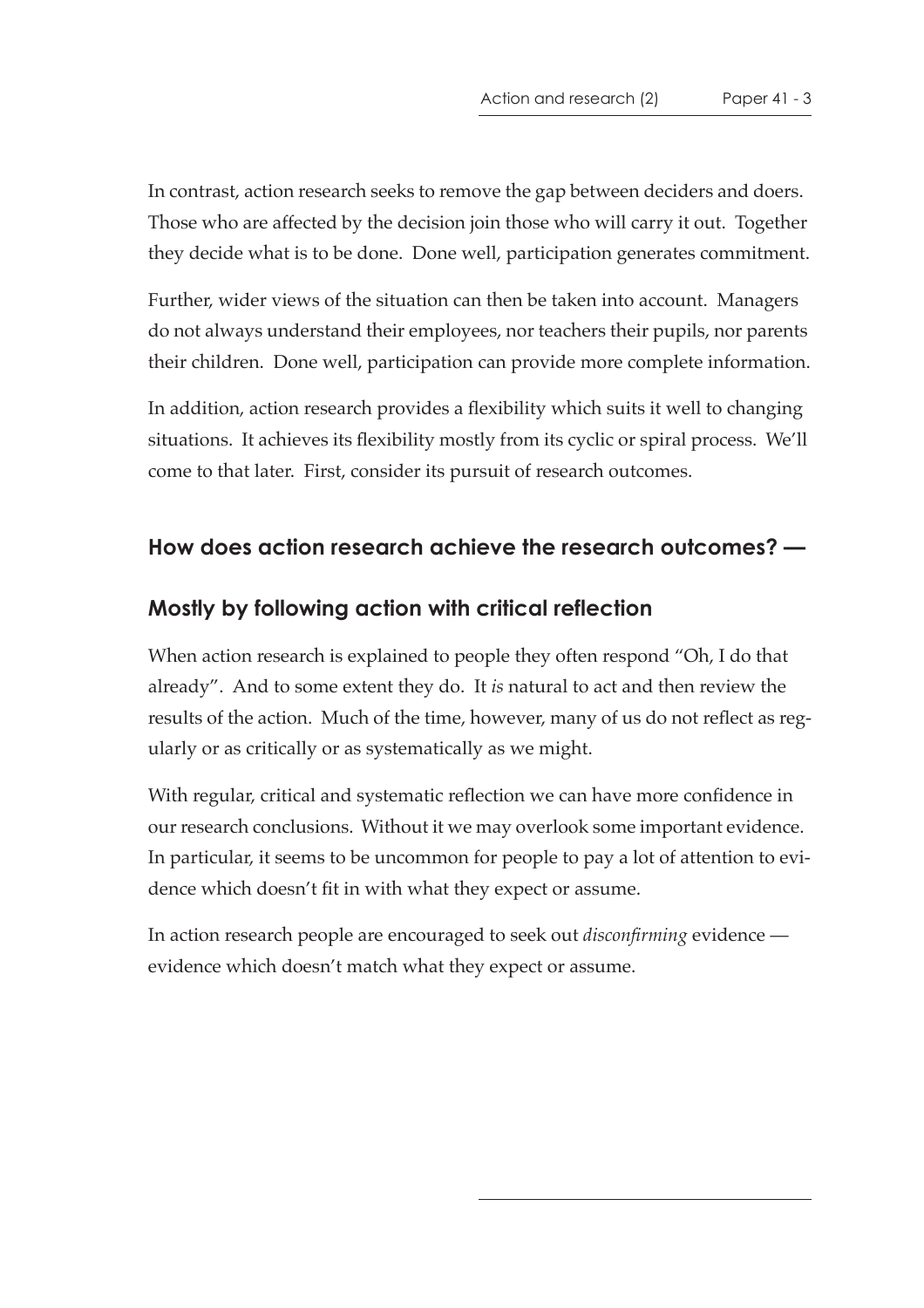## **How does action research fit action and research together? —**

### **Mostly by alternating between them in a tight cycle**

In each cycle there is action and critical reflection. During reflection people first examine what happened previously — they "review". They then decide what to do next — they "plan".

So action is followed by critical reflection: What worked? What didn't? What



have we learned? How might we do it differently next time?

Reflection is followed by action. The understanding achieved, the conclusions drawn, the plans developed ... These are tested in action.

### **How are participants able to contribute to action research? —**

#### **Mostly through using natural processes and qualitative data**

Words are the common currency of much discussion. Words tend to produce qualitative information. So that it is accessible to participants, therefore, action research tends to be qualitative.

If numbers can be used they do offer advantages. In field settings, though, one often has to make other sacrifices to be able to use numbers. In particular, doing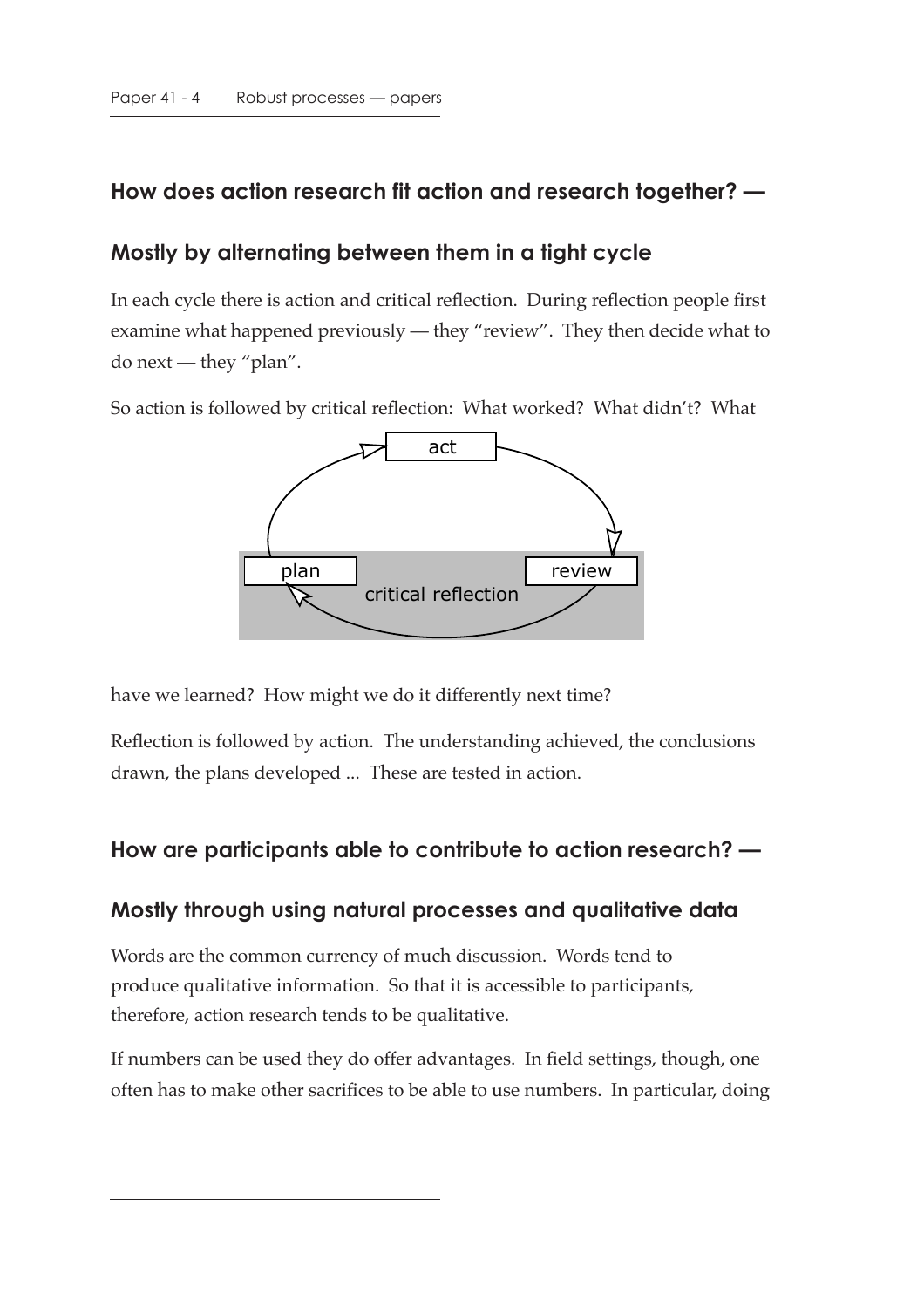quantitative research often requires omitting anything you can't easily attach numbers to. Some quantitative action research is done; most, however, is qualitative.

# **How is action research able to be flexible yet rigorous? —**

# **Mostly through a cyclic process which includes critical reflection**

A cyclic process can be flexible and responsive. You don't have to design the research in detail before you start. Instead, you can refine your research design as you learn more about the situation you are researching. The design gets better, fits the situation better, as you proceed.

Here, qualitative methods also help. You don't have to invest early time and effort into developing measures which may or may not prove relevant later.

An action research study can begin with quite imprecise research questions. Yes, imprecise questions and methods can be expected to yield imprecise answers initially. Those imprecise answers can help to refine questions and methods. Each cycle can be a step in the direction of better action and better research.

In other words, there are times when the initial use of imprecise methods to answer imprecise questions is an appropriate choice. Action research provides enough flexibility to allow imprecise beginnings while progressing towards appropriate endings. A cyclic process gives more chances to learn from experience. Qualitative information is less constraining of the process.

You might therefore describe action research as beginning with fuzzy questions and methods and answers. All that is required is that with each cycle they become more precise.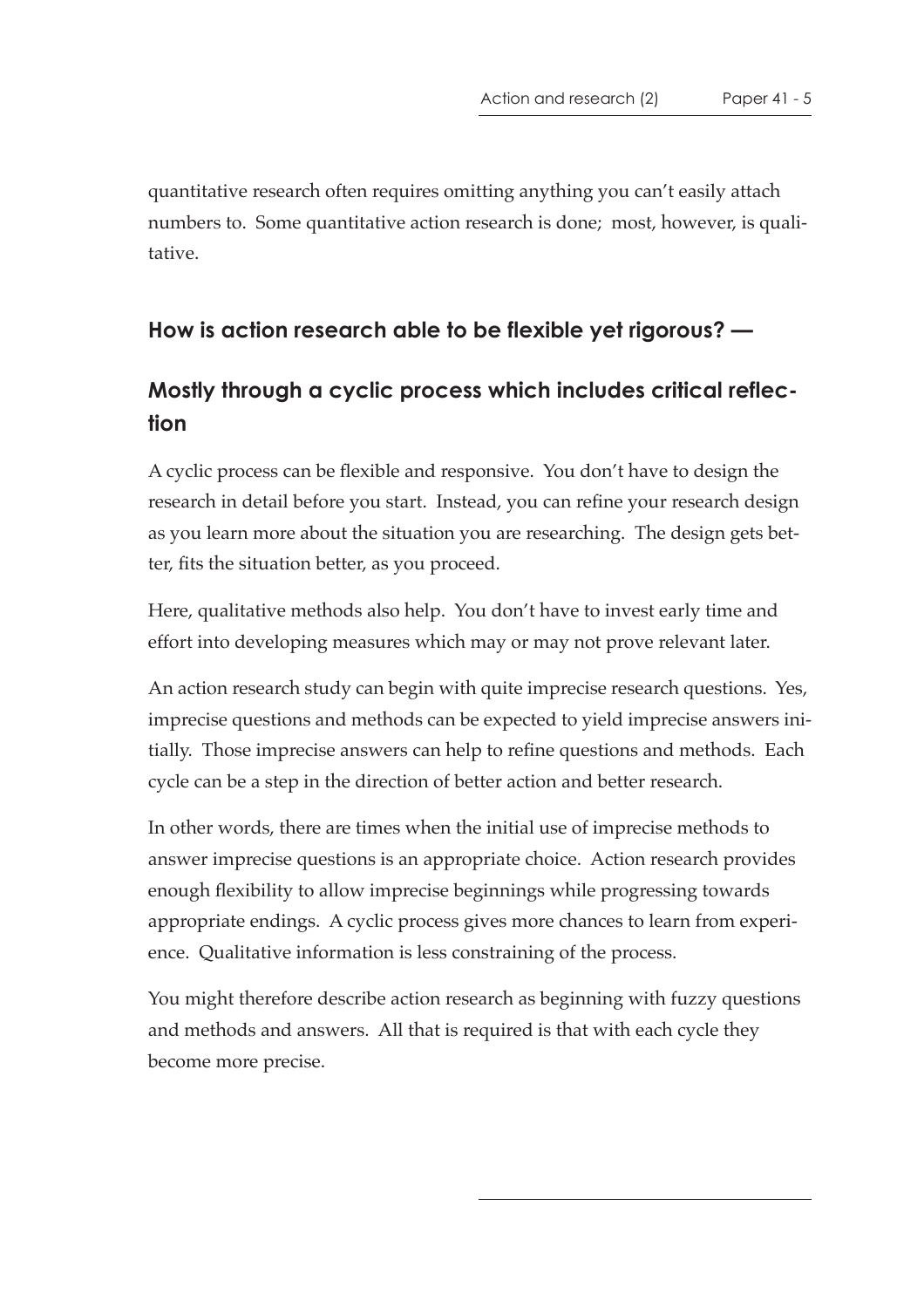

### **Where does the rigour come from? —**

#### **Mostly through regular critical reflection tested in action**

In fact, there are several qualities of action research which allow it to pursue rigorous understanding:

- The involvement of all interested parties provides more information about the situation
- Critical reflection in each cycle provides many chances to correct errors. This is especially so when there are cycles within cycles within cycles, and where the critical reflection is characterised by a vigorous search for disconfirming evidence
- Within each cycle the assumptions underlying the plans are tested in action.

#### **When would you use action research? —**

# **When you wish to achieve understanding and change at the same time**

As the description above reveals, most action research is cyclic or spiral. It alternates between action and critical reflection as it moves forward. The reflection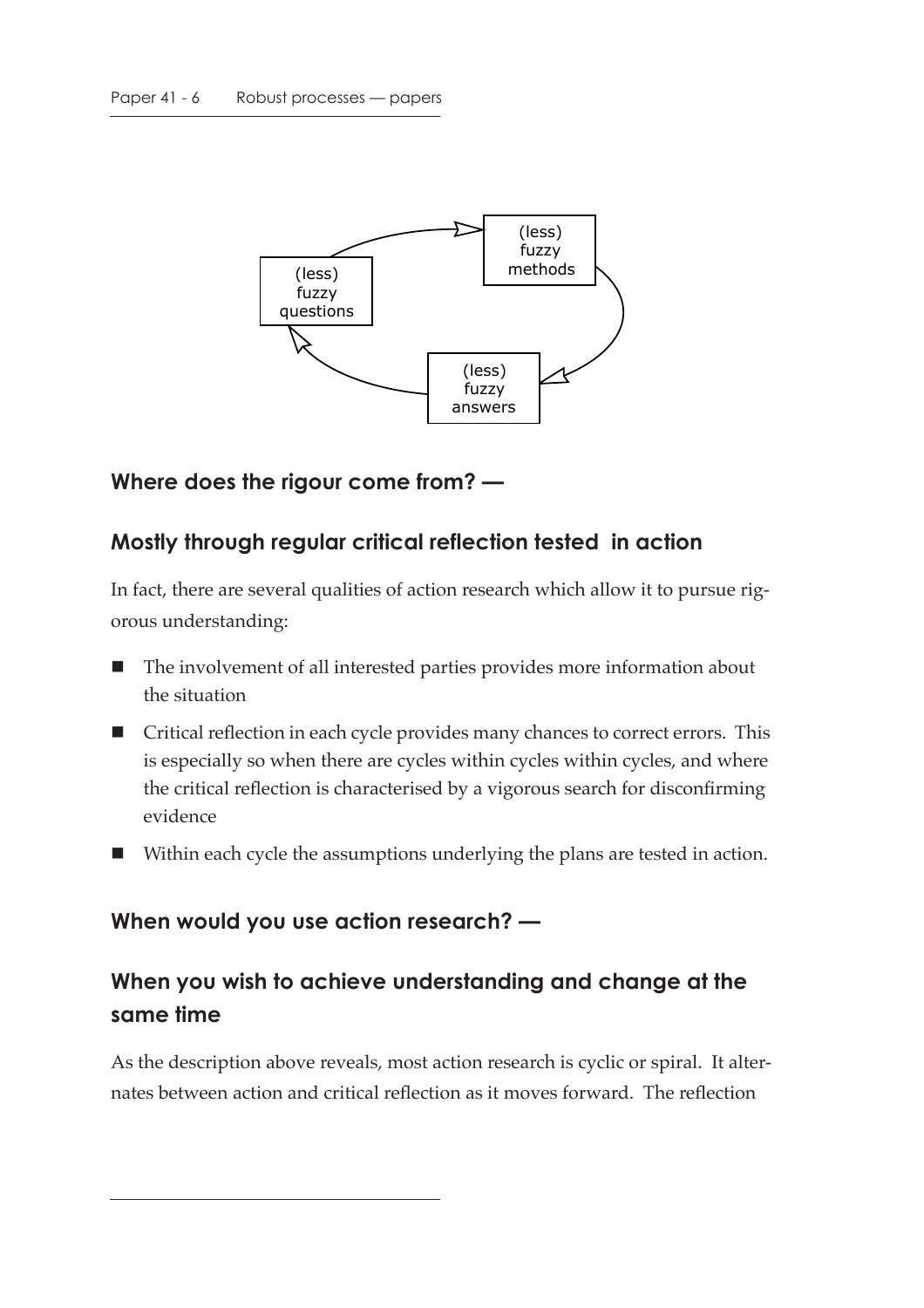begins with critical review of the situation and of past actions. It is followed by informed planning of the next action.

There are cycles within cycles within cycles. Some extend across an entire study. Others occupy only minutes or less. The result can be a very flexible and responsive process. When each cycle includes a vigorous seeking out of disconfirming evidence the flexibility is also accompanied by research rigour.

The people affected by the change are involved in the action and the critical reflection. Understanding is widely shared, and so is commitment to any planned change.

Action research certainly isn't the only research process. It isn't even the only process for researching change. However, it is a process well suited to situations where you wish to achieve change (the "action") and understanding (the "research") at the same time.

 $\overline{\phantom{a}}$